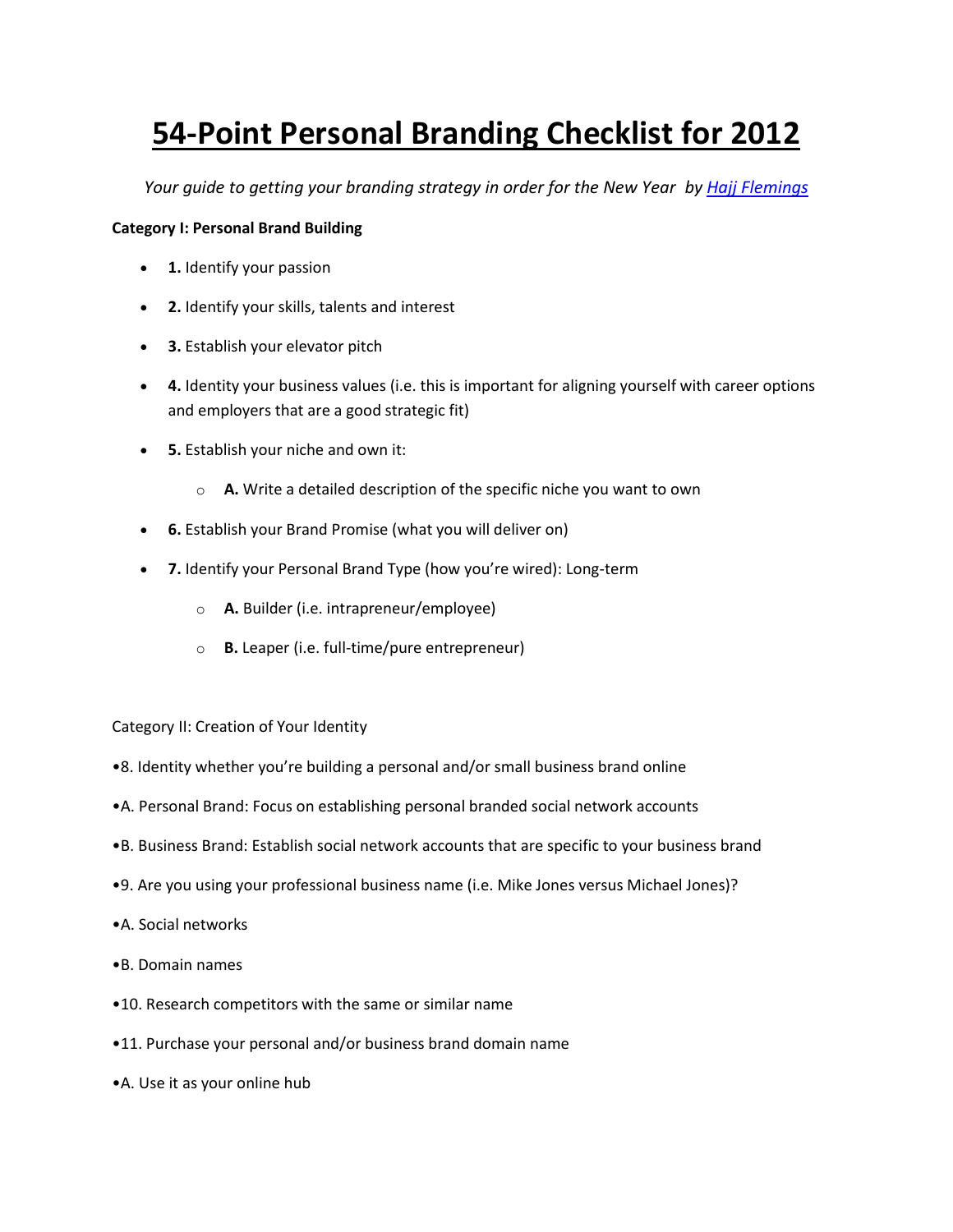•12. Secure the social network URLs you want to have a presence in (listed below are some of the more popular social networks to join, but this is not an exhaustive list)

•A. Twitter

- •B. Google Plus
- •C. Facebook (optional)
- •D. LinkedIn
- •E. YouTube
- •F. Slideshare
- •13. Establish Bio/About You: Should be presented as a story

•A. Establish three bios: 160 characters (Twitter), paragraph and long-form version

•14. Keep Social Network Profiles Consistent: Make sure you are consistent across all your social network channels

•15. Social Network URLs—create custom URLs (at least for the Big Five: Facebook, Twitter, Google Plus, LinkedIn, and YouTube i.e. http://www.Facebook.com/HajjFlemings)

•16. Avatar photo

•A. Identify the look and style you want to communicate in your online presence

•B. Set-up Link to Download: Upload a hi-res version into Flickr and provide links so you don't have to email large files

•C. Use the same headshot across all your social networks

•17. Professional email address (Gmail or email with you domain name)

## **Category III: Social Network Basics**

- **18.** Social network profiles at 100% complete
- **19.** Take down any photos or inappropriate content in your social networks
- **20.** Privacy Settings: Properly set-up privacy settings in all social networks
	- o **A.** Facebook
	- o **B.** LinkedIn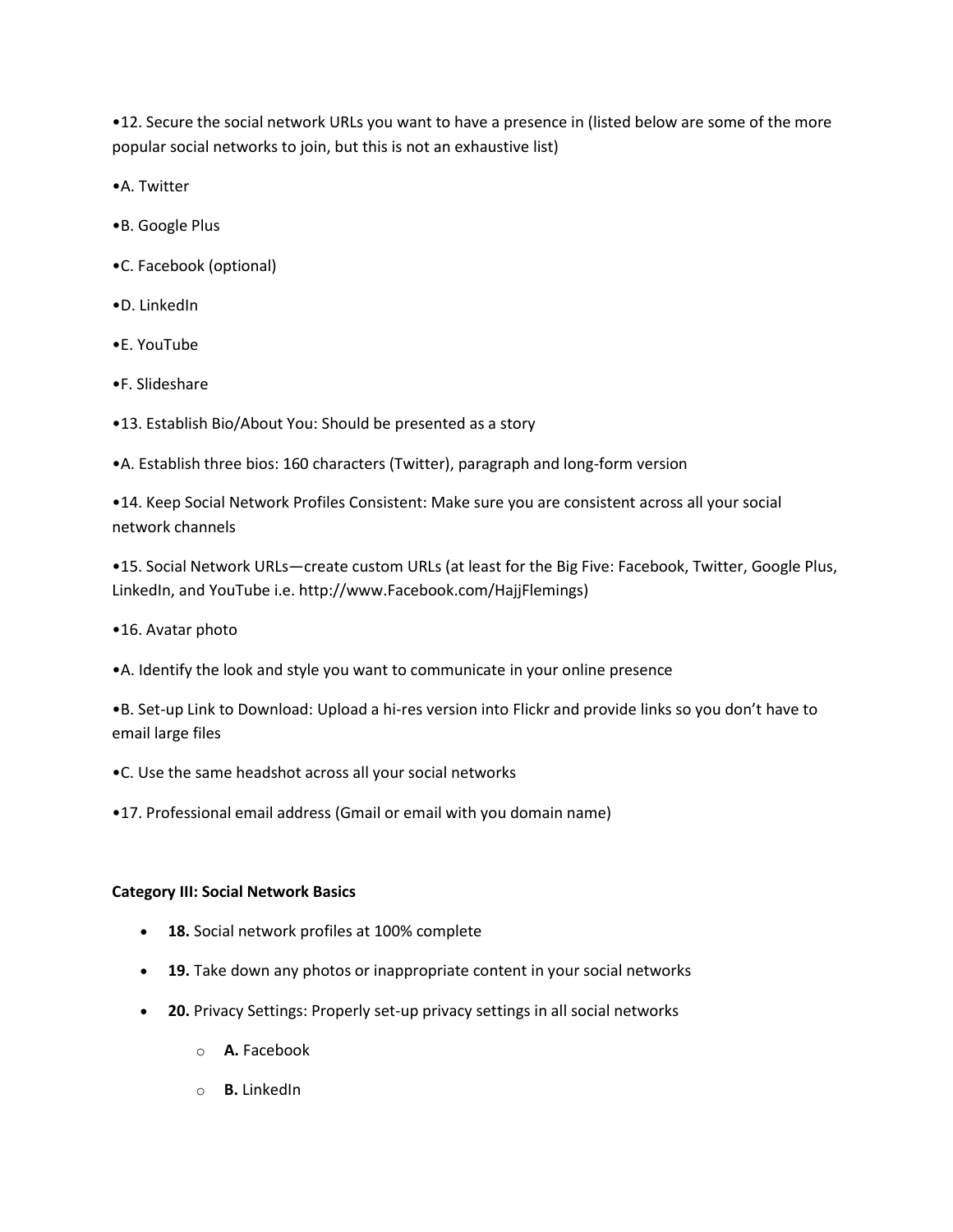- **21.** LinkedIn 100%: Established 100% complete Linkedin profile
- **22.** LinkedIn Resume: Uploaded a PDF version of your resume in LinkedIn
- **23.** Linkedin Q +A: Answer questions to establish your expertise.
- **24.** LinkedIn Groups: Identify and join LinkedIn groups for networking
- **25.** Review LinkedIn profiles of people in similar positions (Point of Reference)
- **26.** Establish a **[Google Plus](https://plus.google.com/up/?type=st&continue=https://plus.google.com/)** profile
- **27.** Google yourself—worst case you should, at a minimum, Google yourself every three months. I would highly recommend you increase the frequency, personally I Google myself weekly.
- **28.** Online Reputation Management Set-up **[Google Alert](http://www.google.com/alerts)** keywords
- **29.** Customize Twitter background
- **30.** Create video content
- **31.** Build LinkedIn network:Reach out to second-degree connections
- **32.** Access whether the perception of your online content equal the reality of who you are
- **33.** Actively build your online network
- **34.** Establish a maintenance plan to review social network profiles quarterly
- **35.** Identify specific contacts within companies you want to work with or for
- $\bullet$

Category V: Establishing Social Proof/Demonstrated Expertise in Your Area

- •41. Create a content strategy for your blog (how often you will publish content)
- •42. Create a content strategy for your social networks (how often you will publish content)
- •44. Create content that is on message and consistent with your industry or niche
- •45. Manage your links via analytic shortners (Bit.ly or goo.gl/)
- •46. Establish multi-media content: video, blog post, and photos communicating your expertise

•47. About Page on Blog: Write your about page in the third person so that it is media ready and media links to your page

•48. Create a media page on your blog